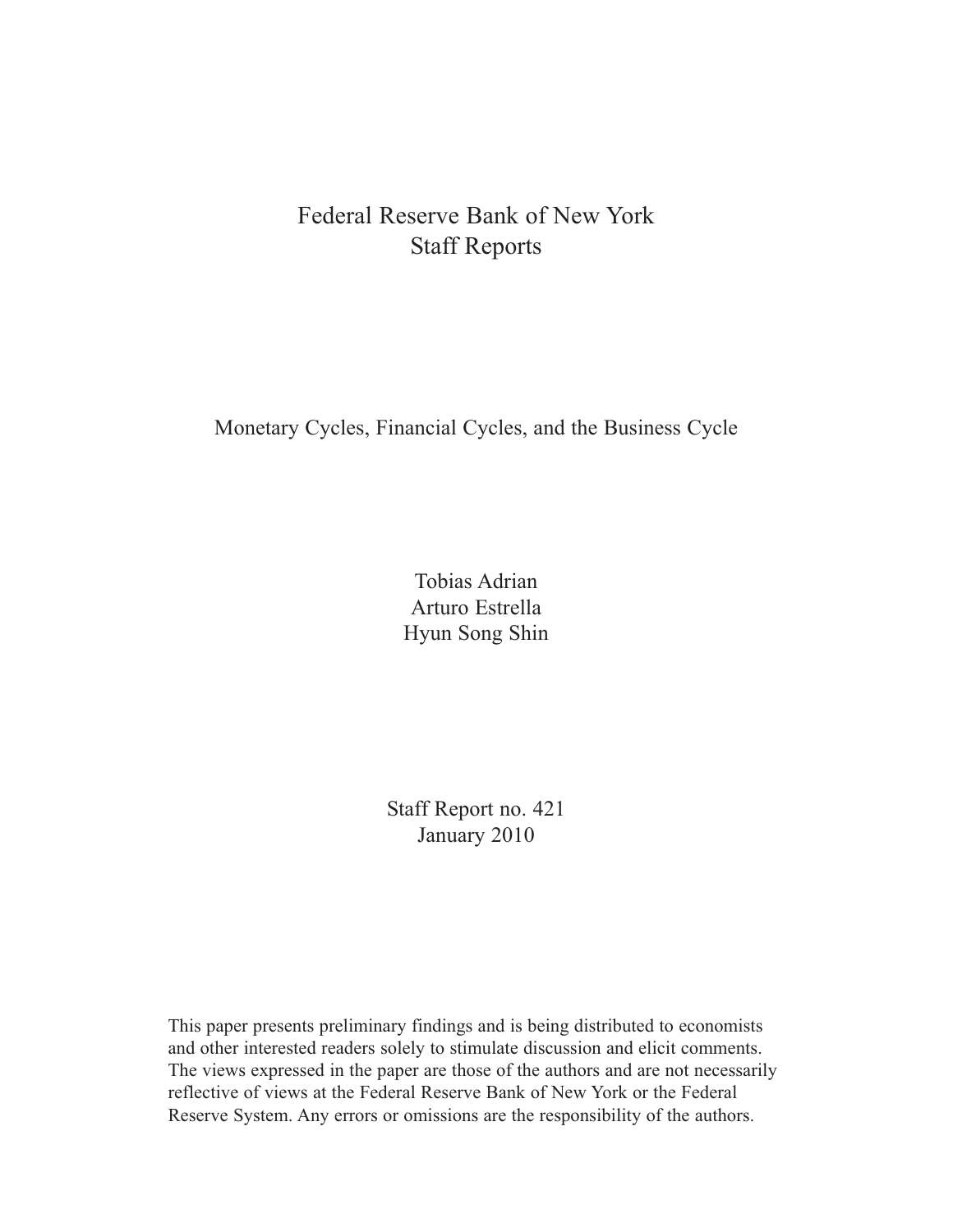#### **Monetary Cycles, Financial Cycles, and the Business Cycle**

Tobias Adrian, Arturo Estrella, and Hyun Song Shin *Federal Reserve Bank of New York Staff Reports*, no. 421 January 2010 JEL classification: E52, E50, E44, G18

#### **Abstract**

One of the most robust stylized facts in macroeconomics is the forecasting power of the term spread for future real activity. The economic rationale for this forecasting power usually appeals to expectations of future interest rates, which affect the slope of the term structure. In this paper, we propose a possible causal mechanism for the forecasting power of the term spread, deriving from the balance sheet management of financial intermediaries. When monetary tightening is associated with a flattening of the term spread, it reduces net interest margin, which in turn makes lending less profitable, leading to a contraction in the supply of credit. We provide empirical support for this hypothesis, thereby linking monetary cycles, financial cycles, and the business cycle.

Key words: monetary policy, financial intermediation

Adrian: Federal Reserve Bank of New York (e-mail: tobias.adrian@ny.frb.org). Estrella: Rensselaer Polytechnic Institute (e-mail: estrea@rpi.edu). Shin: Princeton University (e-mail: hsshin@princeton.edu). Paper prepared for 2010 American Economic Association meetings in Atlanta, January 3-5, 2010. Session: Financial Markets and Business Cycles. Session Chair: Mark Watson, Princeton University. Discussant: Anthony Rodrigues, Federal Reserve Bank of New York. This paper is preliminary and incomplete. The authors thank Hoai-Luu Nguyen for outstanding research assistance and Anthony Rodrigues and Jamie McAndrews for helpful comments. The views expressed in this paper are those of the authors and do not necessarily reflect the position of the Federal Reserve Bank of New York or the Federal Reserve System.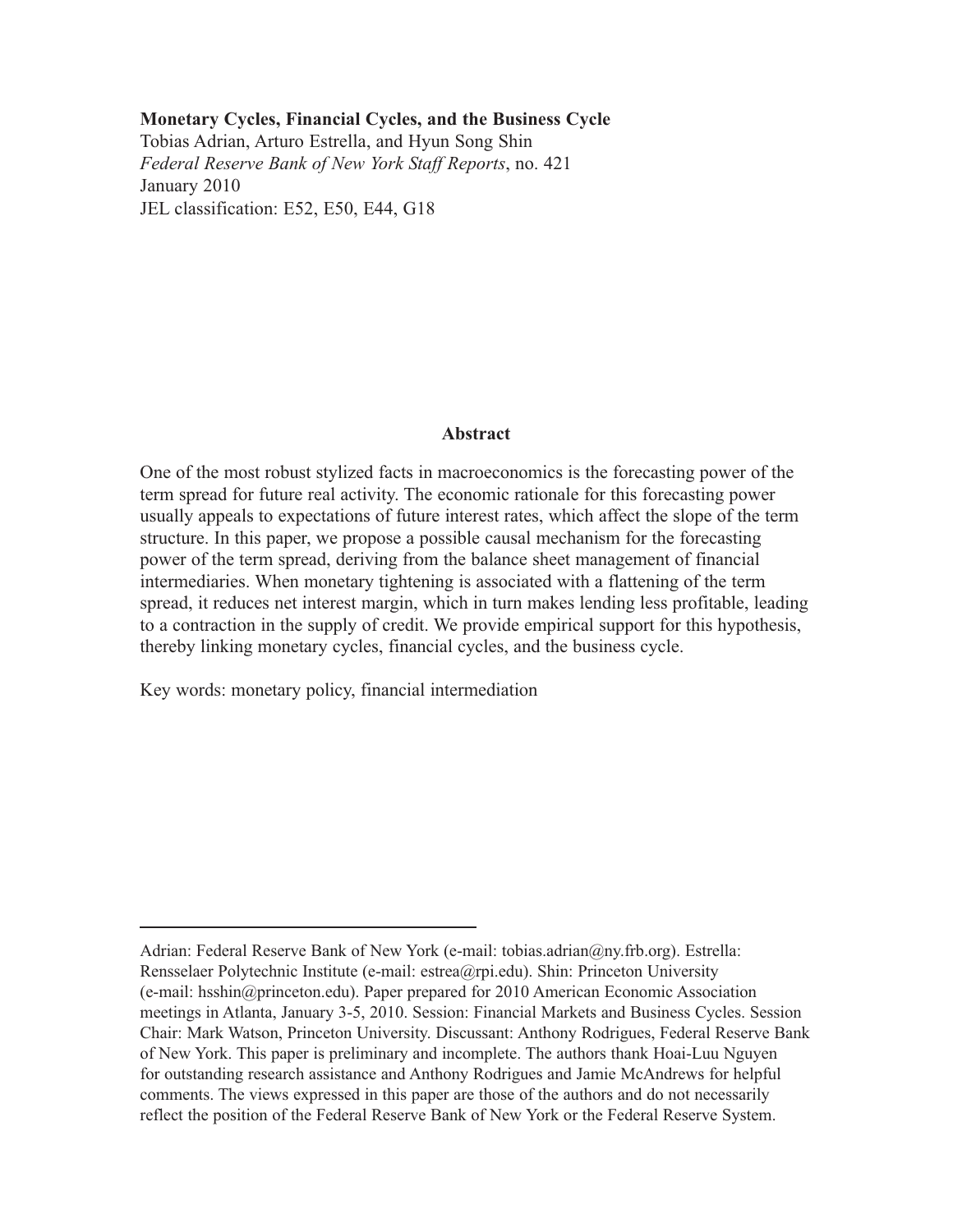## **I. Introduction**

A traditional view in monetary economics is that interest rates are transmitted via the money demand function, and that the level of interest rates affects real consumption and investment. However, beginning in the mid-1980s, the relationship between money and economic activity became highly unstable as rapid changes in the financial system started to change the nature and composition of monetary aggregates.

As a result, theories of monetary transmission that explicitly include quantities have lost prominence. Instead, attention has turned to expectations-based channels of monetary policy, which emphasize the expectations theory of the yield curve and the role of expected future short term interest rates in determining the long-term interest rate.

In this paper, we re-examine the transmission of monetary policy to the real economy by connecting two strands of literature that have thus far been largely separate: the forecasting power of the term spread for future real activity and the balance sheet management of financial intermediaries.

One of the most robust features of macroeconomics is the forecasting power of the term spread for future real activity, with an inverted yield curve being a harbinger of recessions within a 12 to 18 month period (see Arturo Estrella and Gikas Hardouvelis (1989, 1991), Campbell Harvey (1989), and James Stock and Mark Watson (1989, 1993)). Since 1955, twelve recessions have occurred, each of which has been preceded by an inversion of the yield curve. Conversely, there has only been one episode in the United States since 1955 where an inversion of the yield curve in 1966 was not followed by a recession (however, that episode was followed by an increase in unemployment). In addition, the yield curve has been demonstrated to predict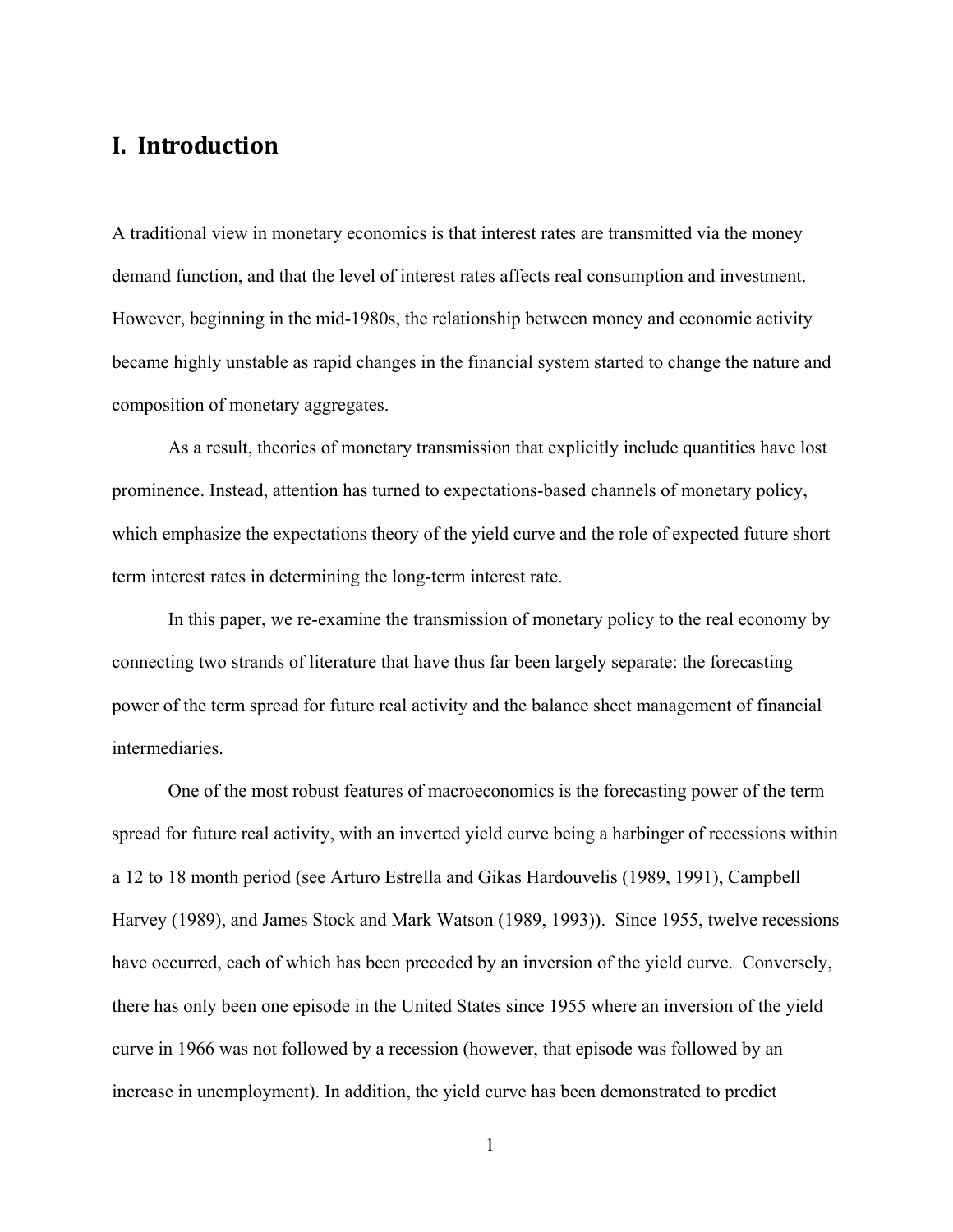recessions even prior to 1955 (Michael Bordo and Joseph Haubrich (2004)), and across countries (Henri Bernard and Stefan Gerlach (1996), and Estrella, Anthony P. Rodrigues, and Sebastian Schich (2003)).



**Figure 1: The Fed Funds Rate, Ends of Tightening Cycles (grid), and NBER Recessions (shading)** 

 Tobias Adrian and Estrella (2008) link monetary tightening cycles and subsequent economic outcomes to the term spread of interest rates. Figure 1 here updates Figure 1 from Adrian and Estella (2008) with an expanded time series through the end of 2009. In this plot, monetary tightening cycles are defined as local peaks of the effective Fed Funds rate.<sup>1</sup> The plot

 $\overline{a}$ 

 $1$  Adrian and Estrella (2008) compute the end of a monetary tightening cycle when either one of these criteria is met: (1) the federal funds rate is higher than at any time from 12 months before to 9 months after and is at least 50 basis points higher than at the beginning of this period, or (2) the federal funds rate is higher than at any time from 6 months before to 6 months after and is 150 basis points higher than the average at these endpoints. The first criterion by itself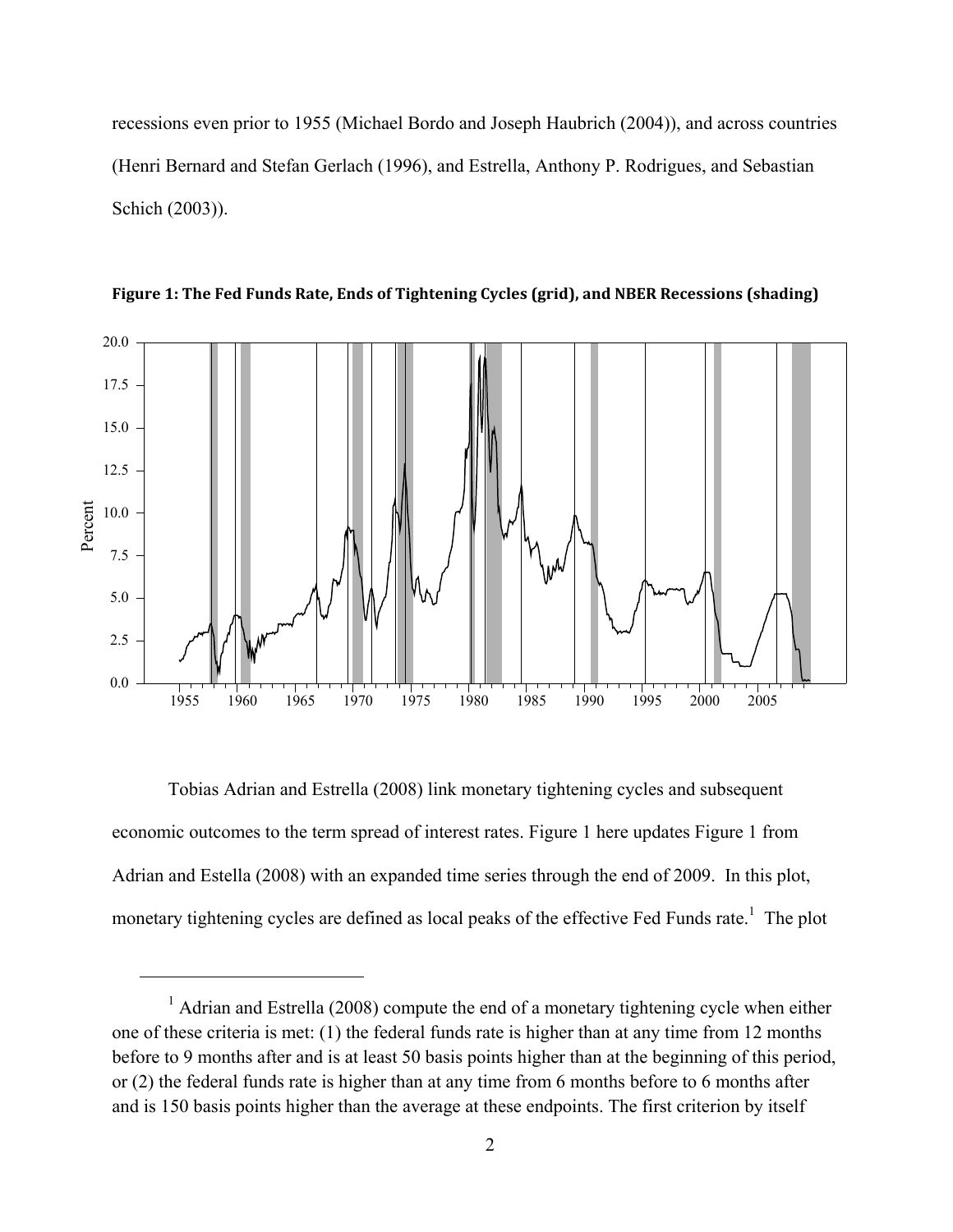shows fourteen tightening cycles since 1955. Ten of these tightening cycles were followed by recessions within 18 months after the peak of the Fed Funds rate. Of the four monetary cycles that were not followed by a recession, the peak in 1966 was followed by an increase in unemployment (Milton Friedman (1970) argues that 1967 was, in fact, a recession). The three other tightening cycles were "soft landings"; i.e., they were not followed by recessions.

**Figure 2: The 10year minus 3month spread and subsequent unemployment increases**



Adrian and Estrella (2008) show that the term spread at the end of the tightening cycles perfectly discriminates between subsequent real outcomes, while various measures of interest

 $\overline{a}$ 

identifies most of the cycles, but misses three (Aug. 1971, Sept. 1973, Apr. 1980) that involve quick substantial increases in the funds rate.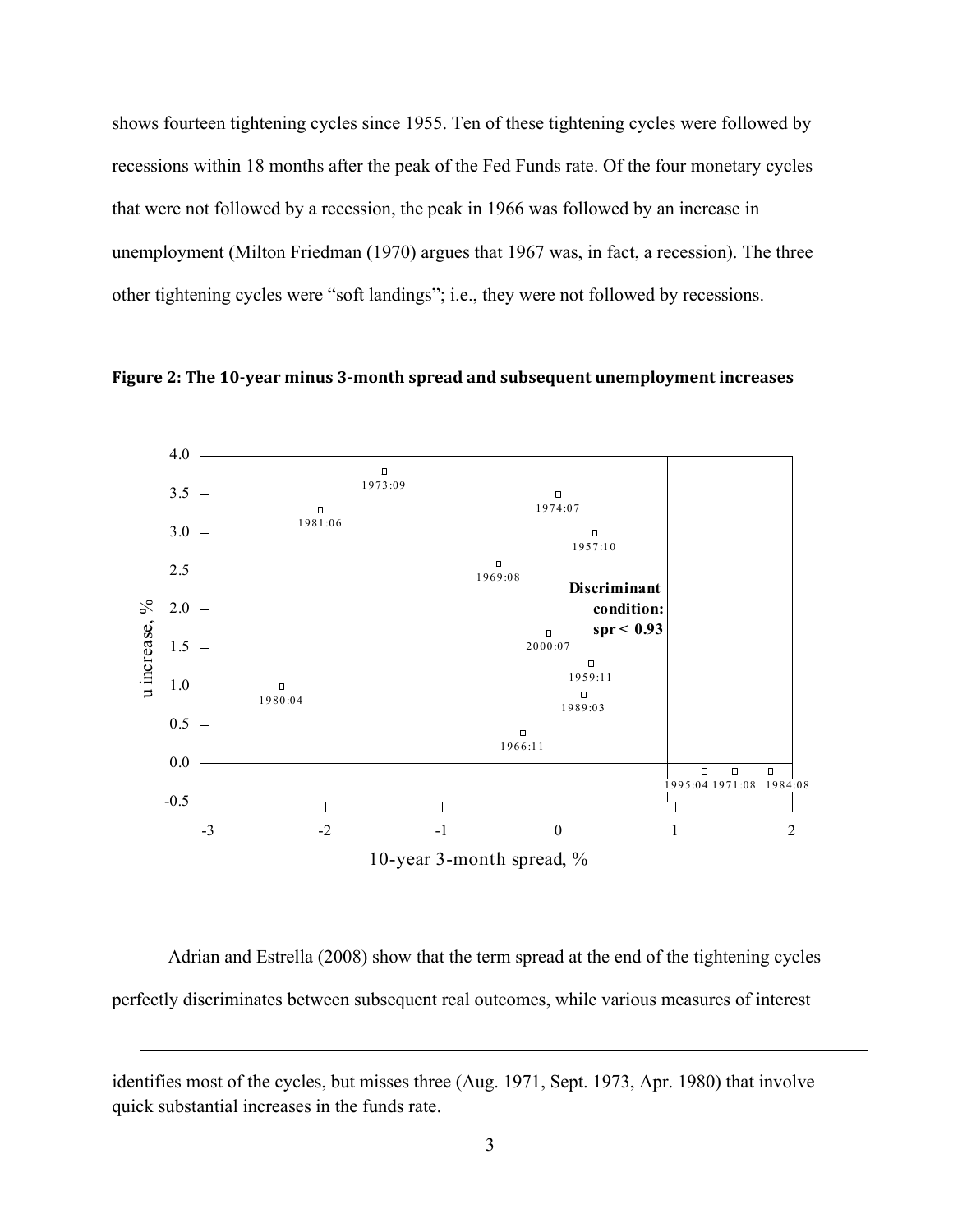rate levels do not. The perfect discrimination between subsequent real outcomes is illustrated in Figure 2, which plots the unemployment increases following peaks of the Fed Funds rate against the 10-year/3-month Treasury term spread.<sup>2</sup> The discriminant condition shows that monetary tightening cycles are followed by increases in unemployment whenever the term spread is below 93 basis points, and it is followed by a decline in unemployment in the three cases when the spread is above that level. The level of the nominal interest rate, the real interest rate, or the deviation of the interest rate from its "natural level" (as estimated by Thomas Laubach and John Williams (2003)) does not discriminate between subsequent real outcomes.

The traditional explanation offered for the forecasting power of the term spread rests on the informational value of the yield curve for future short rates. An inverted yield curve is seen as reflecting expectations of low future short rates which, in turn, are attributed to weakness in expected credit demand, diminished inflation expectations, and central bank policy in response to subdued economic conditions. In this sense, the mechanism is purely informational, rather than offering a causal mechanism.

In this paper, we offer a possible causal mechanism that operates via the role of financial intermediaries and their active management of balance sheets in response to changing economic conditions. Banks and other financial intermediaries typically borrow in order to lend. Since the loans offered by banks tend to be of longer maturity than the liabilities that fund those loans, the term spread is indicative of the marginal profitability of an extra dollar of loans on intermediaries' balance sheets. For any risk premium prevailing in the market, the compression of the term spread may mean that the marginal loan becomes uneconomic and ceases to be a

 $\overline{a}$ 

 $2<sup>2</sup>$  The unemployment increase is measured as the maximum cumulative increase in the unemployment rate since the peak of the Fed Funds rate over the 24 months period after the peak.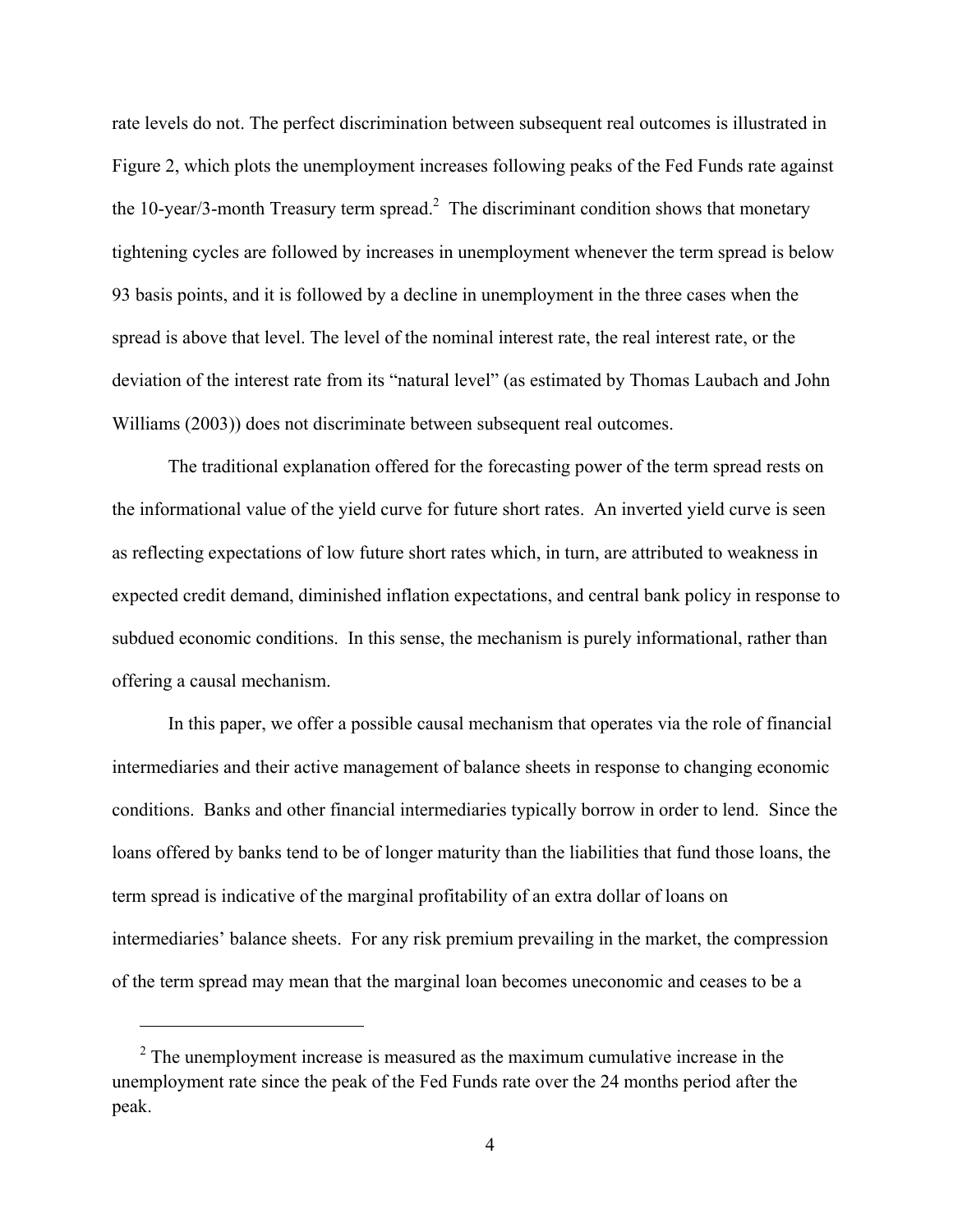feasible project from the bank's point of view. There will, therefore, be an impact on the supply of credit to the economy, and, to the extent that the reduction in the supply of credit has a dampening effect on real activity, a compression of the term spread will be a causal signal of subdued real activity. Adrian and Hyun Song Shin (2009 a, b) argue that the reduced supply of credit also has an amplifying effect due to the widening of the risk premiums demanded by the intermediaries, putting a further downward spiral on real activity.

We explore this hypothesis, and present empirical evidence consistent with it. Our results lend weight to an alternative transmission mechanism of monetary policy – the so-called "risk taking channel" that emphasizes the fluctuations in the supply of credit to the economy. We review the relevant literature later in our paper.

# **II. Empirical Investigation**

The connection between financial intermediary balance sheet management, the slope of the yield curve, and real economic activity in the United States is investigated via a vector autoregression (VAR) in Table 1. We include quarterly GDP growth as a measure of real activity from the Bureau of Economic Analysis, the 10-year/3-month term Treasury spread from the Federal Reserve Board, the net interest margin (NIM) of large commercial banks from their Y-9C filings, the quarterly asset growth of shadow banks, the 3-month Treasury yield as a measure of the short term interest rate, and the quarterly change in the Chicago Board Options Exchange Volatility Index (VIX) as a measure of risk. The total assets of shadow banks are defined as the sum of total assets of asset-backed securities issuers (ABS), finance companies, and funding corporations (each component is pulled from the Federal Reserve's Flow of Funds). The VAR includes one lag of each of the variables, as suggested by the Bayesian Information Criterion,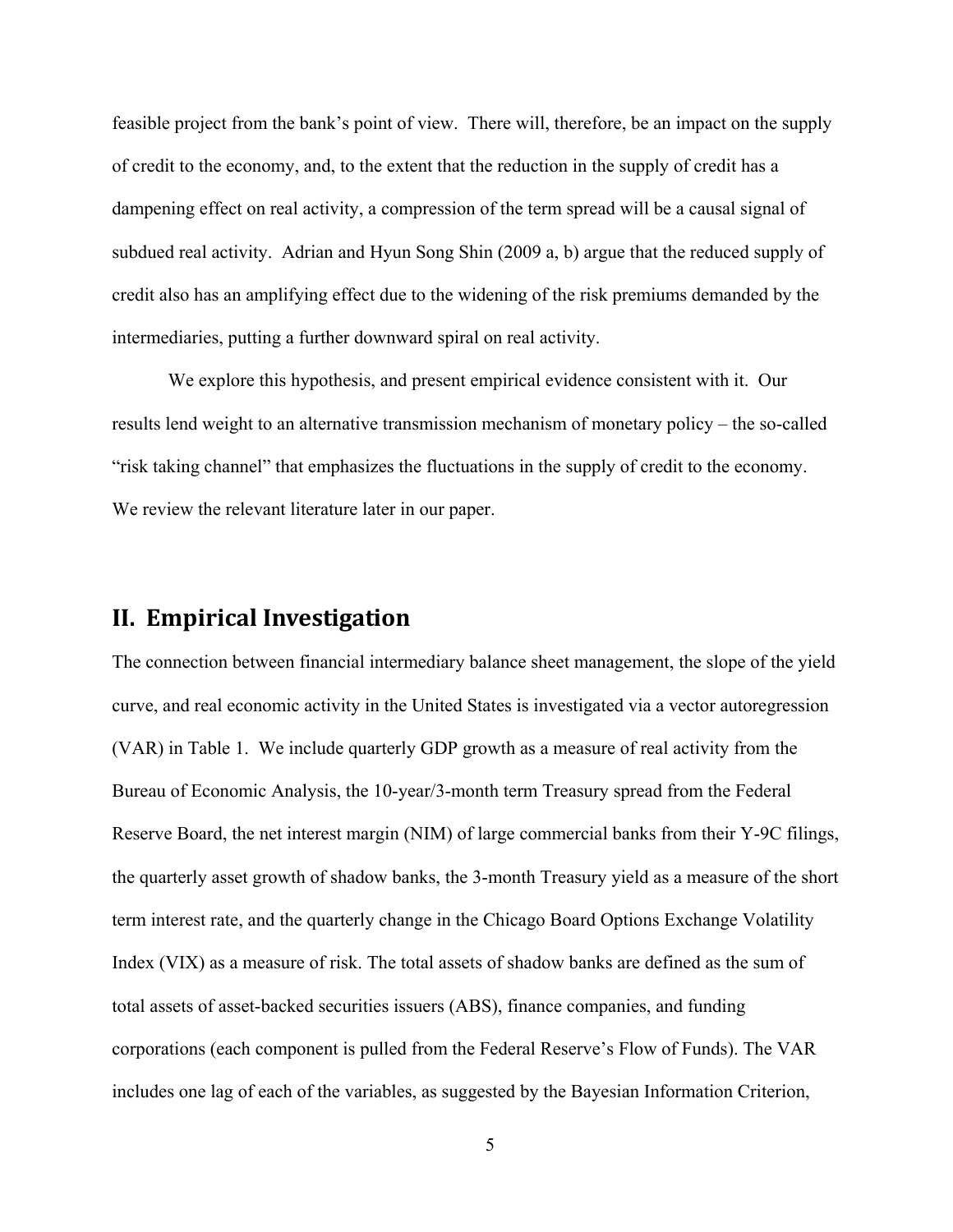and is estimated over the period from 1990Q3 to 2008Q3, where the starting date is determined by availability of the VIX data.

Over the last thirty years, the U.S. financial system has undergone a major transformation, transitioning from a primarily bank-based financial system to one based on market-based intermediaries holding marketable securities. In line with the growth of this market-based financial system, the evidence in Adrian and Shin (2009a, b) points to the importance of the total assets of the shadow banking system in conveying information on the credit conditions ruling in the economy. For this reason, we use the total asset growth of shadow banks, rather than commercial banks, as our measure of total lending. Unfortunately, information on the net interest margin is only available for commercial banks. Therefore, we conduct our empirical investigation using a hybrid set of variables – the balance sheet data from the shadow banks, but the profitability information from the commercial banks. To the extent that the pricing conditions apply similarly throughout the economy, our mixed use of data will still be able to capture the interactions we are interested in.

Table 1 exhibits the following logic: an increase in the term spread tends to increase net interest margin. This is fairly mechanical as the term spread directly impacts net interest margin for newly originated loans funded with shorter-term liabilities. Higher net interest margin --- a major source of profits for financial intermediaries --- leads to an increase in total assets of financial intermediaries: as lending becomes more profitable, the supply of credit is expanded and intermediaries' balance sheets grow. Larger asset growth of intermediaries, in turn, predicts higher GDP growth, which we interpret as a shift in the supply of credit curve. One detail to be held in mind is that the term spread indicates the profitability of the *marginal* loan that is added to the balance sheet, while the net interest margin is an *average* concept that applies to the stock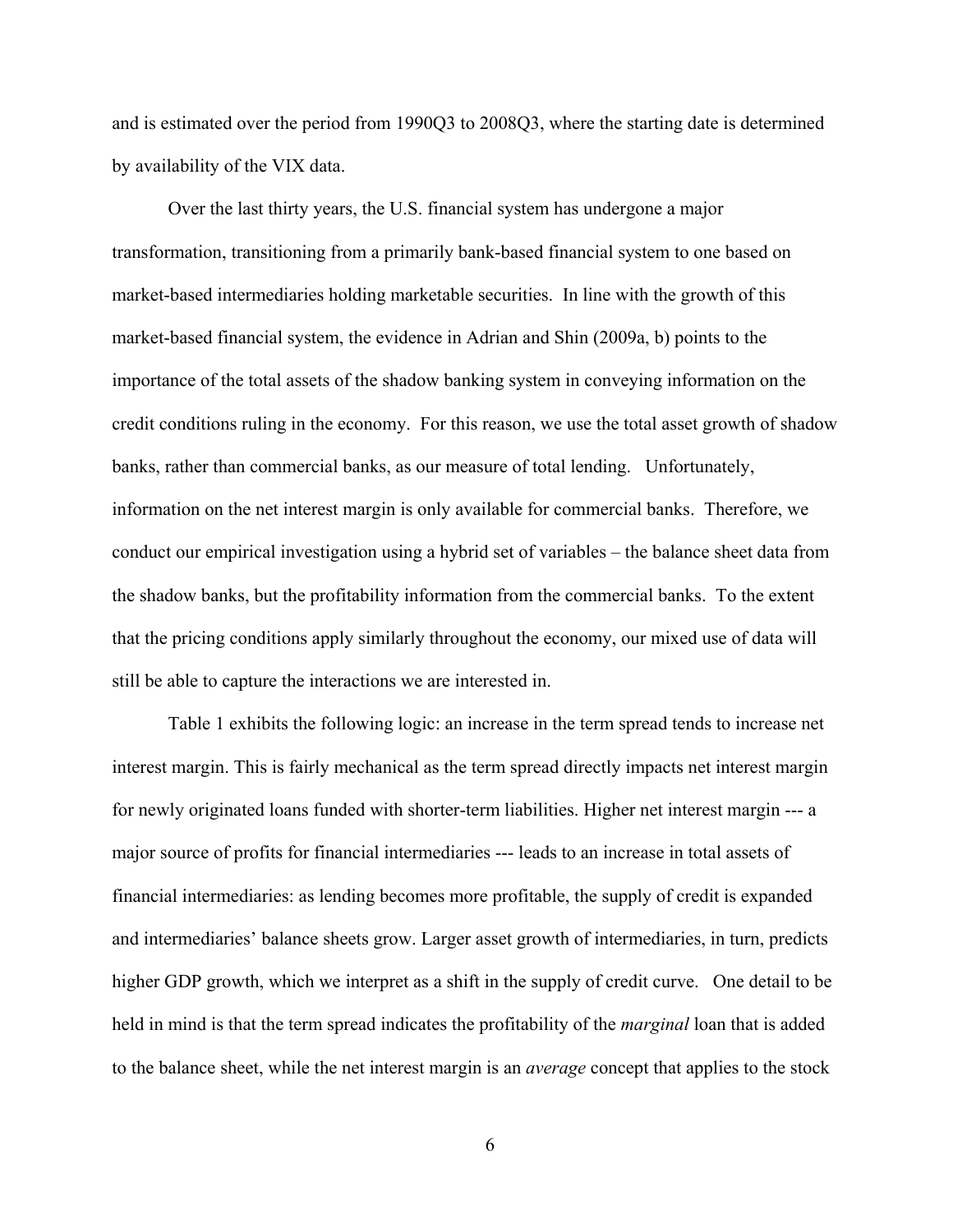of all loans and liabilities on the balance sheet. Thus, we would expect the net interest margin to trail the term spread.

|                           |            |             |              | ╯          |            |             |
|---------------------------|------------|-------------|--------------|------------|------------|-------------|
|                           | <b>GDP</b> | Term        | Net Interest | Asset      | Short      | <b>VIX</b>  |
|                           | Growth     | Spread      | Margin       | Growth     | Rate       | Change      |
|                           |            |             |              |            |            |             |
| GDP Growth (lag)          | 0.106      | $-0.329***$ | $-0.026$     | $0.911*$   | $0.411***$ | $1.933*$    |
| Term Spread (lag)         | 0.041      | $0.958***$  | $0.038*$     | $-0.729**$ | 0.029      | $-1.173$    |
| Net Interest Margin (lag) | 0.241      | $-0.302$    | $0.804***$   | $1.822*$   | 0.241      | 1.451       |
| Asset growth (lag)        | $0.112***$ | 0.012       | 0.002        | $-0.066$   | $0.058**$  | $-0.742**$  |
| Short Rate (lag)          | $-0.032$   | $-0.019$    | 0.015        | $-0.093$   | $0.965***$ | 0.199       |
| VIX Change (lag)          | $-0.002$   | 0.004       | 0.002        | 0.037      | $-0.015*$  | $-0.442***$ |
|                           |            |             |              |            |            |             |
| Constant                  | 0.024      | $1.620*$    | $0.598**$    | $-3.028$   | $-1.540**$ | $-4.197$    |
| <b>Observations</b>       | 73         | 73          | 73           | 73         | 73         | 73          |

**Table 1: MacroFinancial Intermediary VAR**

\*\*\* p<0.01, \*\* p<0.05, \* p<0.1

 Since the VAR in Table 1 includes only one lag of each variable, the significance levels of the coefficients may also be interpreted as a set of Granger causality tests. These tests are consistent with our hypothesis of a causal chain that runs from the term spread to net interest margin to lending volume and finally to real growth.

We also confirm and extend these results by examining impulse response functions. For identification, we apply a Cholesky decomposition using the contemporaneous ordering of variables as listed in Table 1, though the results are not very sensitive to the choice of ordering. Results are presented in Figure 3, which includes all the impulse responses, and in Figure 3a, which focuses on the impulse responses corresponding to the causal chain in our basic hypothesis. The figures also include 90% confidence bands computed by Monte Carlo integration.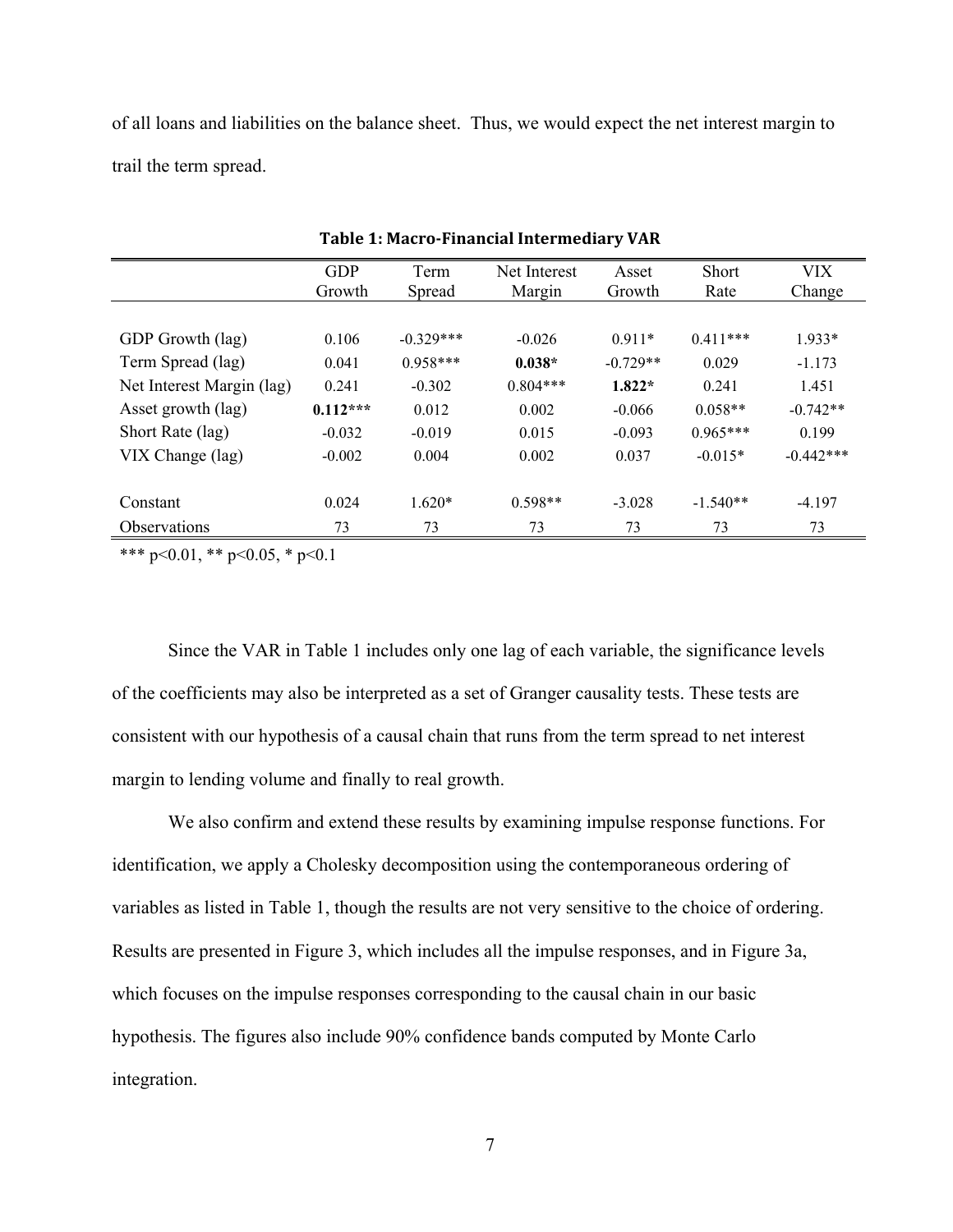

# **Shock to**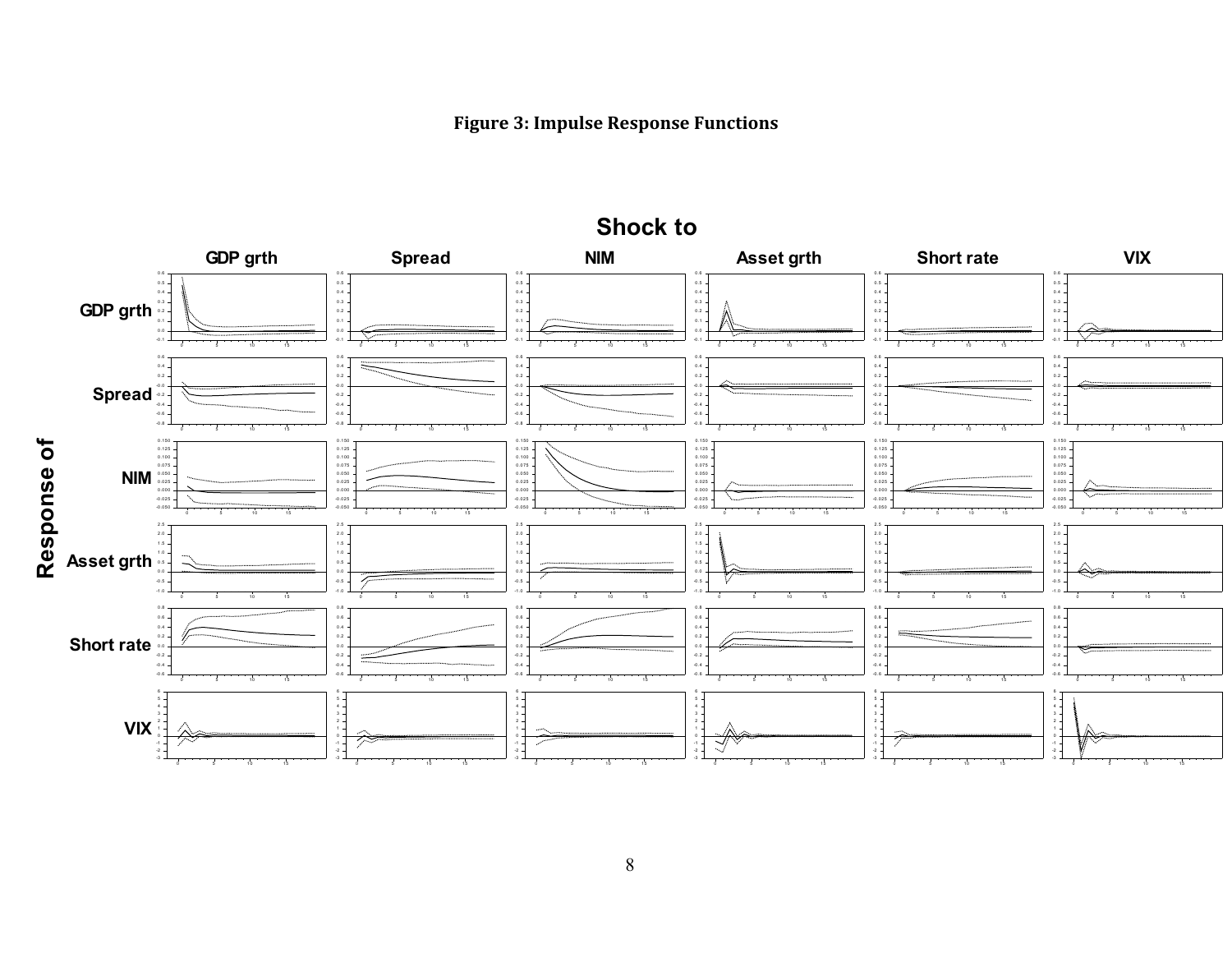

## **Figure 3a: Selected Impulse Response Functions**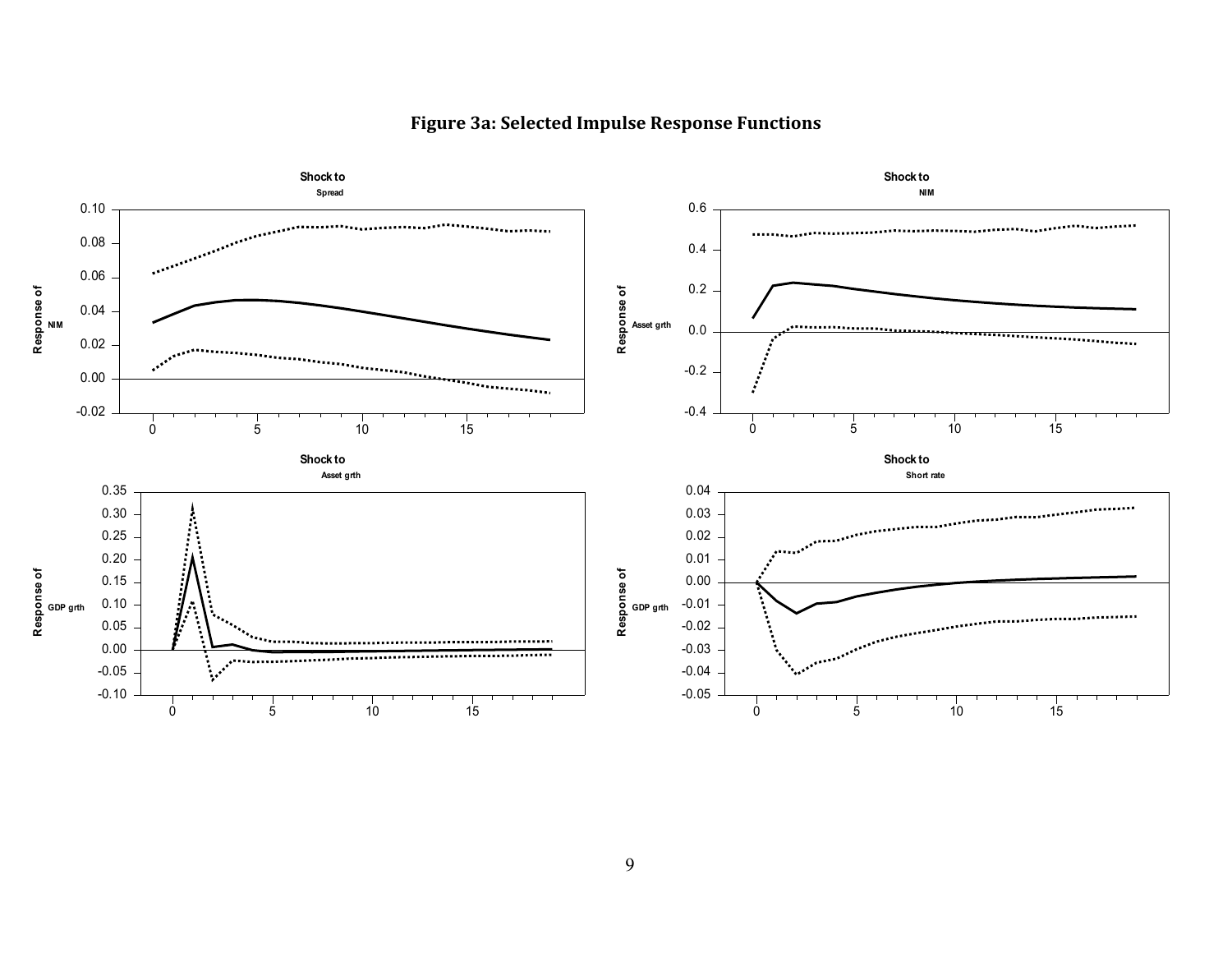A positive shock to the term spread leads to statistically significant increases in net interest margin over a considerable horizon, as shown in the upper left graph in Figure 3a. The shape of these responses is also consistent with the fact that average net interest margin tends to trail marginal changes in the term spread, as argued before. In the upper right graph, a positive shock to net interest margin tends to increased lending by the shadow banking sector. In this case, the response is statistically significant after two quarters, perhaps also due to the use of average net interest margin. Finally, a shock to asset growth in shadow banking (lower left) has a quick and significant effect on real economic growth. For comparison, the graph in the lower right shows that the empirical response of real GDP growth to an increase in the short-term interest rate is negative, as traditional theory would suggest, but not at all significant.<sup>3</sup>

#### **III. Probit Results**

 $\overline{a}$ 

Table 2 provides an explanation for the forecasting power of the term spread. Column (1) presents the classic Estrella and Hardouvelis (1991) probit regression with the recession dummy as the dependent variable, and the four-quarter lag of the term spread as the independent variable. The estimation period is 1985Q1 to 2008Q3. The regression shows that the term spread is a highly significant forecasting variable, giving rise to a 34% pseudo R-squared over the sample period.

<sup>&</sup>lt;sup>3</sup> These findings from our VAR are at variance with an older literature that examines the link between levels and slopes of interest rates and bank profitability (see Flannery (1983) and Hancock (1985)). The extent to which our results are due to the different time period or due to our estimation methodology is a question for future research.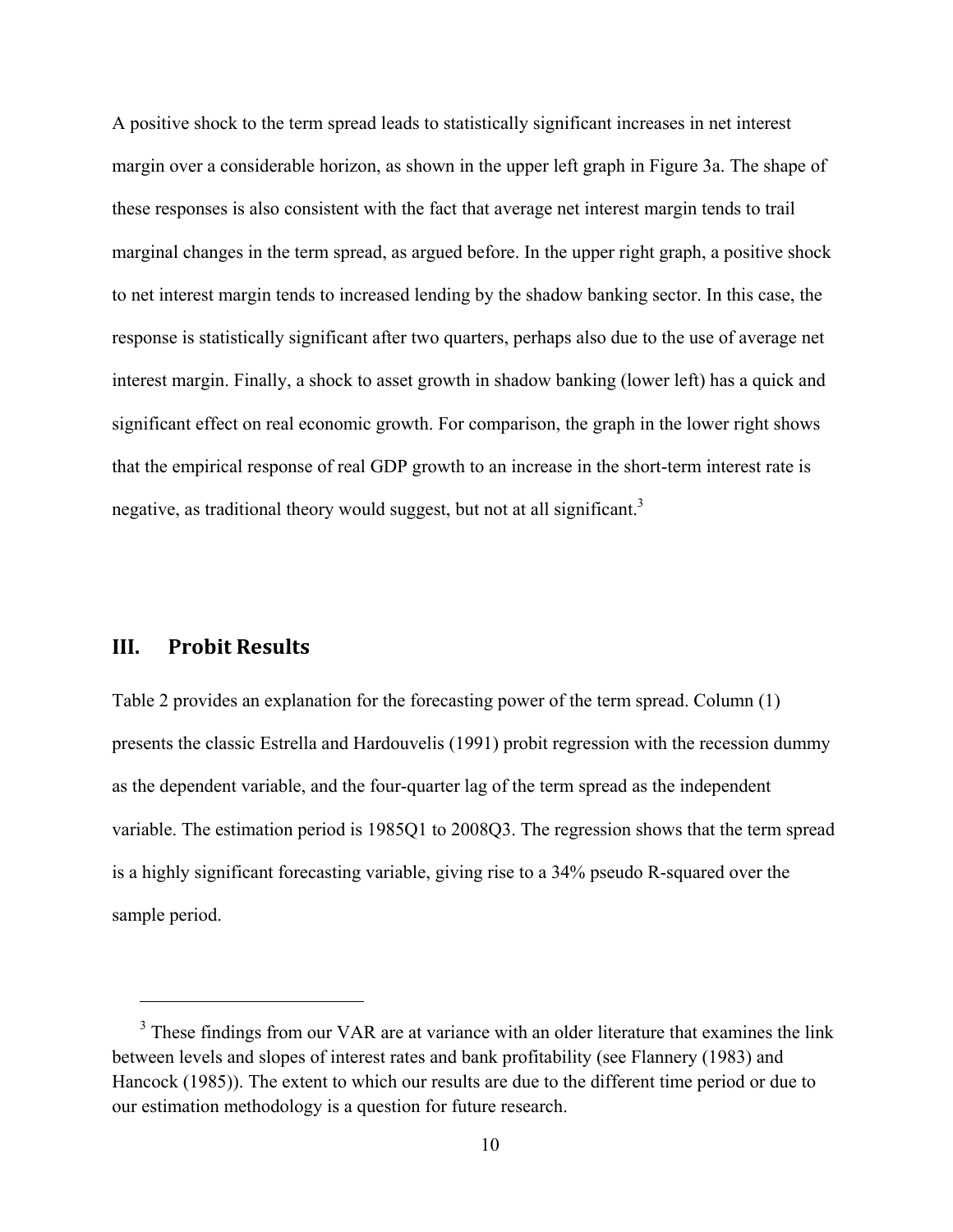Column (2) of Table 2, estimated from 1990Q1 to 2008Q3, shows that recessions are associated with low net interest margin in the previous quarter, and with contemporaneous low shadow bank asset growth and low GDP growth. In fact, 63% of the recession variable is explained by these three variables.

|                                        | Recession   |           |           |  |
|----------------------------------------|-------------|-----------|-----------|--|
|                                        | (1)         | (2)       | (3)       |  |
| Spread $(t-4)$                         | $-2.148***$ |           |           |  |
| Net Interest Margin (t-1)              |             | $-5.851*$ |           |  |
| Asset Growth                           |             | $-0.393*$ |           |  |
| <b>GDP</b> Growth                      |             | $-4.306*$ |           |  |
| Short rate                             |             | $-0.733$  |           |  |
| VIX                                    |             | 0.065     |           |  |
|                                        |             |           |           |  |
| <b>Spread Decomposition</b>            |             |           |           |  |
| Spread <sup>NIM</sup> (t-4)            |             |           | $-4.751*$ |  |
| Spread <sup>Asset growth</sup> $(t-4)$ |             |           | $-5.550*$ |  |
| Spread <sup>GDP</sup> growth $(t-4)$   |             |           | $-7.842*$ |  |
| Spread <sup>Short rate</sup> (t-4)     |             |           | 12.898    |  |
| Spread <sup>VIX</sup> (t-4)            |             |           | $-0.758$  |  |
|                                        |             |           |           |  |
| Constant                               | $-0.233$    | 25.187*   | 3.351     |  |
| Observations                           | 95          | 75        | 75        |  |
| R-squared                              | 34%         | 63%       | 63%       |  |

**Table 2: Probit Regressions**

\*\*\* p<0.01, \*\* p<0.05, \* p<0.1

The key insight of Table 2 can be seen in column (3), also estimated from 1990Q1 to 2008Q3. To produce column (3), we first construct five orthogonal components of the term spread: the first is correlated with the net interest margin three quarters in the future; the second is correlated with shadow bank asset growth four quarters in the future, but orthogonal to future net interest margin; the third component is correlated with GDP growth four quarters in the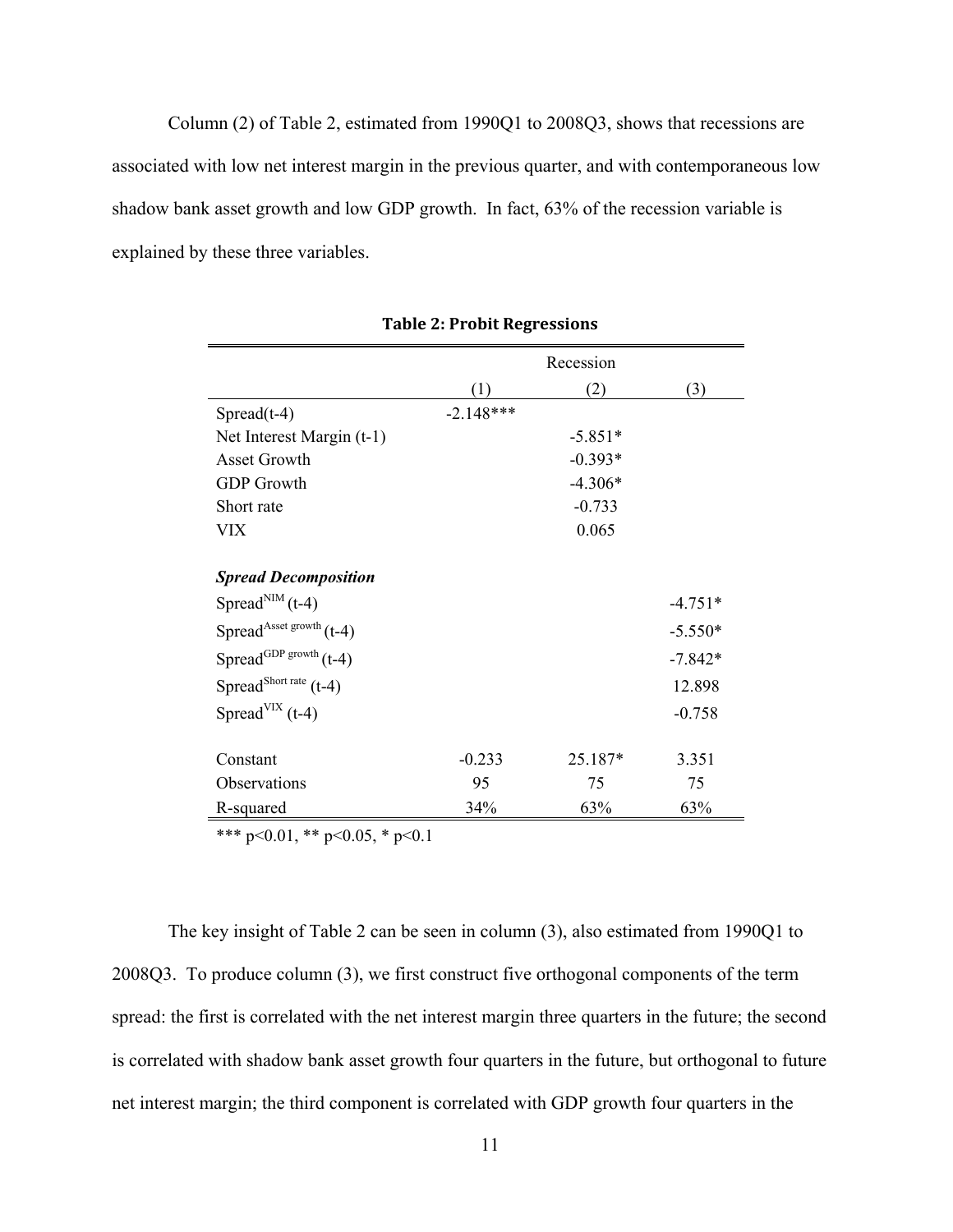future, but orthogonal to future net interest margin and future asset growth; the fourth component is correlated with future short rates, but orthogonal to future net interest margin, future asset growth, and future GDP growth; and, finally, the fifth component is that part of the term spread correlated with future VIX, but orthogonal to future net interest margin, future asset growth, future GDP growth, and the future short rate (the OLS regressions that are used to construct the five components are reported in Table 3).

The interpretation of column (3) of Table 2 is that the term spread forecasts recessions **because** it forecasts lower future net interest margin, lower future asset growth, and lower future GDP growth. Significantly, there is no additional effect of future short rates that appears significant. Note that by construction, the R-squared of the regression with the five term spread components is equal to the R-squared of regressing the recession indicator directly onto the five variables.

Our results should be contrasted with the literature from the 1990s that examined the consequences of commercial bank lending for the real economy. That earlier literature proved inconclusive, with no clear evidence of a "credit crunch" on the real economy (see Ben Bernanke and Cara Lown (1991) and Anil Kashyap and Jeremy Stein (1994)). One possible reason for the inconclusive results is that commercial banks play the role of a buffer for long-standing customers with pre-arranged credit lines, or for longer-term relationship reasons. The increase of assets on commercial banks' balance sheets in the recent crisis (from the end of 2007 to the middle of 2009) bears out this buffer role of commercial banks. It is for this reason that the total assets of the market-based intermediaries, such as the shadow banks, can be seen to hold more reliable information on overall credit conditions.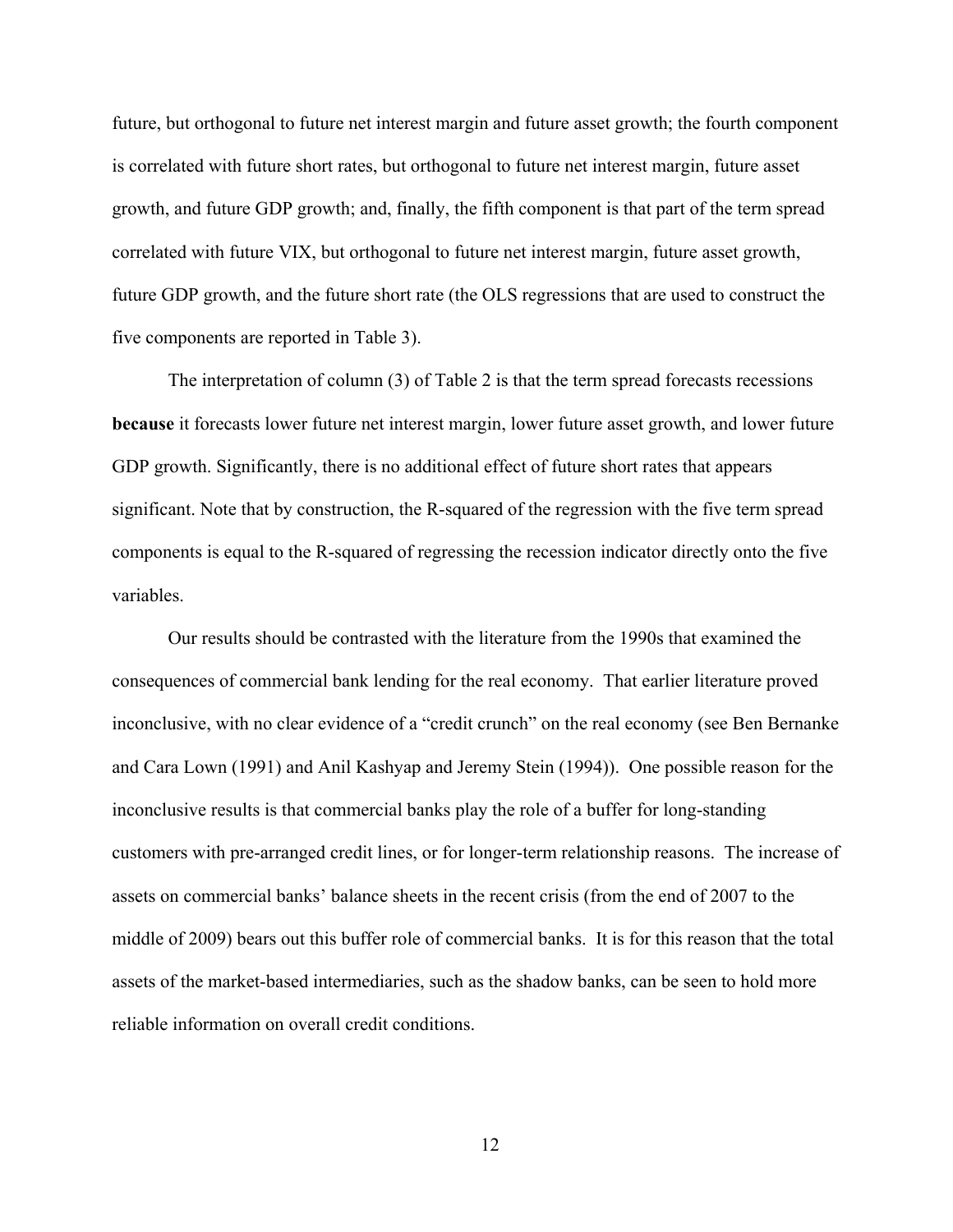|                      | Term Spread |                      |                        |                      |                        |  |
|----------------------|-------------|----------------------|------------------------|----------------------|------------------------|--|
|                      | Spread      | Resid <sup>NIM</sup> | Resid <sup>Asset</sup> | Resid <sup>GDP</sup> | Resid <sup>Short</sup> |  |
| $NIM(t+3)$           | $1.231***$  |                      |                        |                      |                        |  |
| Asset growth $(t+4)$ |             | 0.071                |                        |                      |                        |  |
| GDP growth $(t+4)$   |             |                      | $0.549**$              |                      |                        |  |
| Short rate $(+4)$    |             |                      |                        | $-0.057$             |                        |  |
| $VIX(t+4)$           |             |                      |                        |                      | $-0.085***$            |  |
|                      |             |                      |                        |                      |                        |  |
| Constant             | $-2.595*$   | $-0.228$             | $-0.747**$             | 0.269                | $1.440***$             |  |
| Observations         | 96          | 95                   | 95                     | 95                   | 75                     |  |
| R-squared            | 7%          | 2%                   | 6%                     | $1\%$                | 26%                    |  |

#### **Table 3: Constructing the Term Spread Components**

\*\*\* p<0.01, \*\* p<0.05, \* p<0.1

### **IV. Implications for Monetary Policy**

The evidence that we have documented is supportive of the following transmission channel for monetary policy. The extent to which variations in short term interest rates lead to real economic outcomes depends primarily on the impact on the slope of the yield curve: whenever tighter policy leads to a term spread below a threshold level of 93 basis points, increases in unemployment tend to follow.

Our interpretation of this evidence is an economic mechanism that operates via the balance sheet management of financial intermediaries, who borrow short and lend long. Tighter policy leads to a compression of net interest margin and causes intermediaries to reduce lending. The flatter the term spread at the end of the tightening cycle, the greater the subsequent reduction in lending activity. This has a direct effect on the supply of credit to the real economy.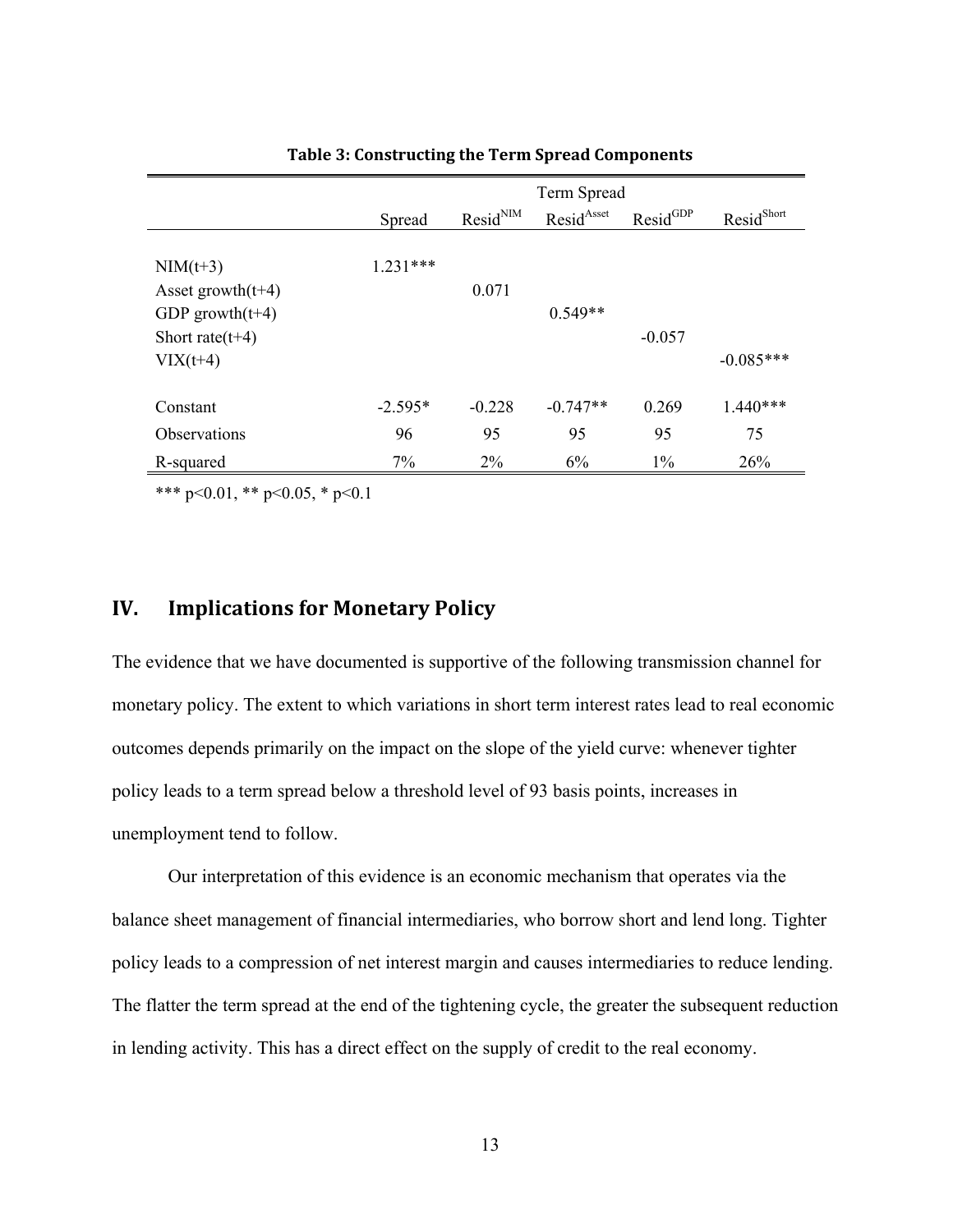While the probit regressions presented in Section II document the linkage of the term spread to declines in GDP via intermediary balance sheet management, the VAR results of Section I show that the logic works in both directions. A steep yield curve may be conducive to recovery from an economic slowdown in that it helps to restore the profitability of new lending and, thus, increases the supply of credit to the real economy.

Our empirical evidence is consistent with the "risk taking channel" of monetary policy (see Adrian and Shin (2009b) and Claudio Borio and Haibin Zhu (2008)). The key ingredient to the risk taking channel is that variations in monetary policy affect the effective "risk appetite" of financial intermediaries, thus shifting the supply curve for credit to the real economy. The risk taking channel is distinct from "credit channels" of monetary policy transmission (see Bernanke and Alan Blinder (1992) for the credit channel tied to reserve holdings and Kenneth Kuttner and Patricia Mosser (2002) for an overview of a broader set of credit channels of monetary policy transmission). There has been a renewed focus on the lender in the latest literature (Mark Gertler and Nobuhiro Kiyotaki (2009), and Markus Brunnermeier and Yuliy Sannikov (2009)). Our paper joins this recent group of papers and provides further corroboration of the importance of the supply of credit and its impact on the real economy. The emphasis of these latter papers, and the current paper, is on the *supply* of credit and the balance sheet condition of the *lender*, rather than the *demand* for credit due to fluctuations in the creditworthiness of the *borrower*.

Our results shed light on the recent debate about the "interest rate conundrum." When the FOMC raised the Fed Funds target by 425 basis points between June 2004 and June 2006 (from from 1 to 5.25 percent), the 10-year Treasury yield only increased by 38 basis points over that same time period (from 4.73 to 5.11 percent). Alan Greenspan (2005) referred to this behavior of longer term yields as a conundrum for monetary policy makers. In the traditional,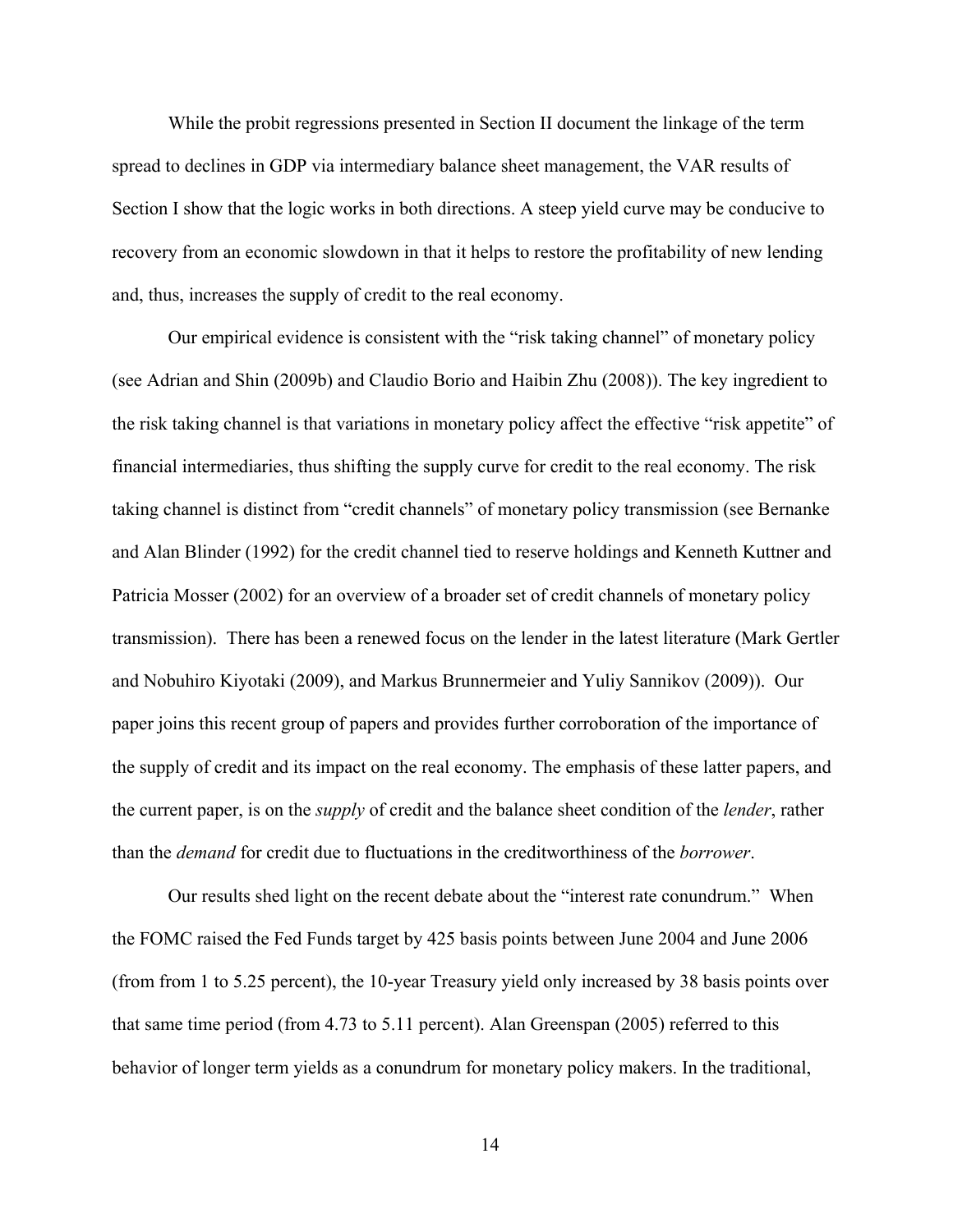expectations driven view of monetary transmission, policy works as increases in short term rates lead to increases in longer term rates, which ultimately matter for real activity.

Our findings suggest that the monetary tightening of the 2004-2006 period ultimately did achieve a slowdown in real activity not because of its impact on the level of longer term interest rates, but rather because of its impact on the slope of the yield curve. In fact, while the level of the 10-year yield only increased from 38 basis points between June 2004 and 2006, the term spread declined 325 basis points (from 3.44 to .19 percent). The fact that the slope flattened meant that intermediary profitability was compressed, thus shifting the supply of credit, and hence inducing changes in real activity. The .19 percent at the end of the monetary tightening cycle is below the threshold of .92 percent, and, as a result, a recession occurred within 18 months of the end of the tightening cycle (the NBER dated the start of the recession as December 2007). The 18 month lag between the end of the tightening cycle, and the beginning of the recession is within the historical length.

 In our view, a tightening of monetary policy induced by higher short-term rates does not require that long-term rates rise as well in order to obtain real effects. The flattening of the yield curve produced by a rise in short-term rates may be sufficient to affect bank profitability, bank lending, and subsequent real economic activity. Thus, a long-term rate "conundrum" may be perfectly compatible with effective monetary tightening. In fact, monetary policy may be even more powerful, through the channel identified in this article, if long-term rates remain stable in the face of tightening at the short end.

As a result of this discussion, the important impact of changes in the Fed Funds target is not on the level of longer term interest rates, but rather on the slope of the yield curve. In fact, Figure 4 below shows that there is a near perfect negative one-to-one relationship between 4-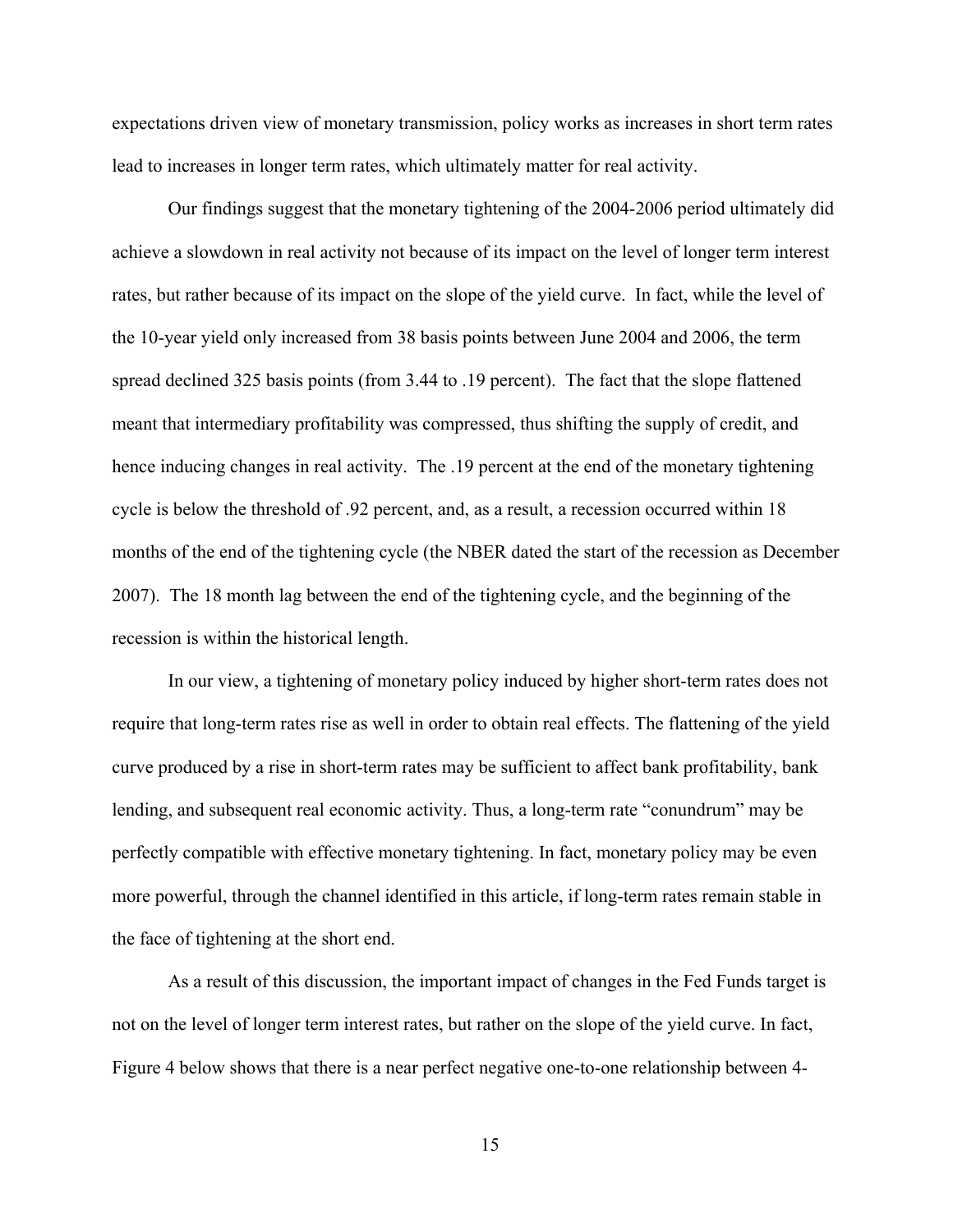quarter changes of the Fed Funds target and 4-quarter changes of the term spread (the plot uses data from 1987q1 to 2008q3). Variations in the target affect real activity **because** they change the profitability of financial intermediaries, thus shifting the supply of credit.



**Figure 4: Changes in the Fed Funds Target and the Term Spread**

The insights of this paper restore a connection between "quantities" and "prices" in the transmission of monetary policy. However, in contrast to the traditional monetary literature, the crucial ingredient to the relation between quantities and prices is not the money demand function, but rather the connection between interest rate policy and financial intermediary balance sheet management (see Adrian and Shin (2009 b, c)). The key quantities that determine the transmission of monetary policy are intermediary asset growth. Liquidity matters---but, in our framework---liquidity should be defined as the growth rate of assets on key intermediary balance sheets, not the quantity of money.

Source: Federal Reserve Board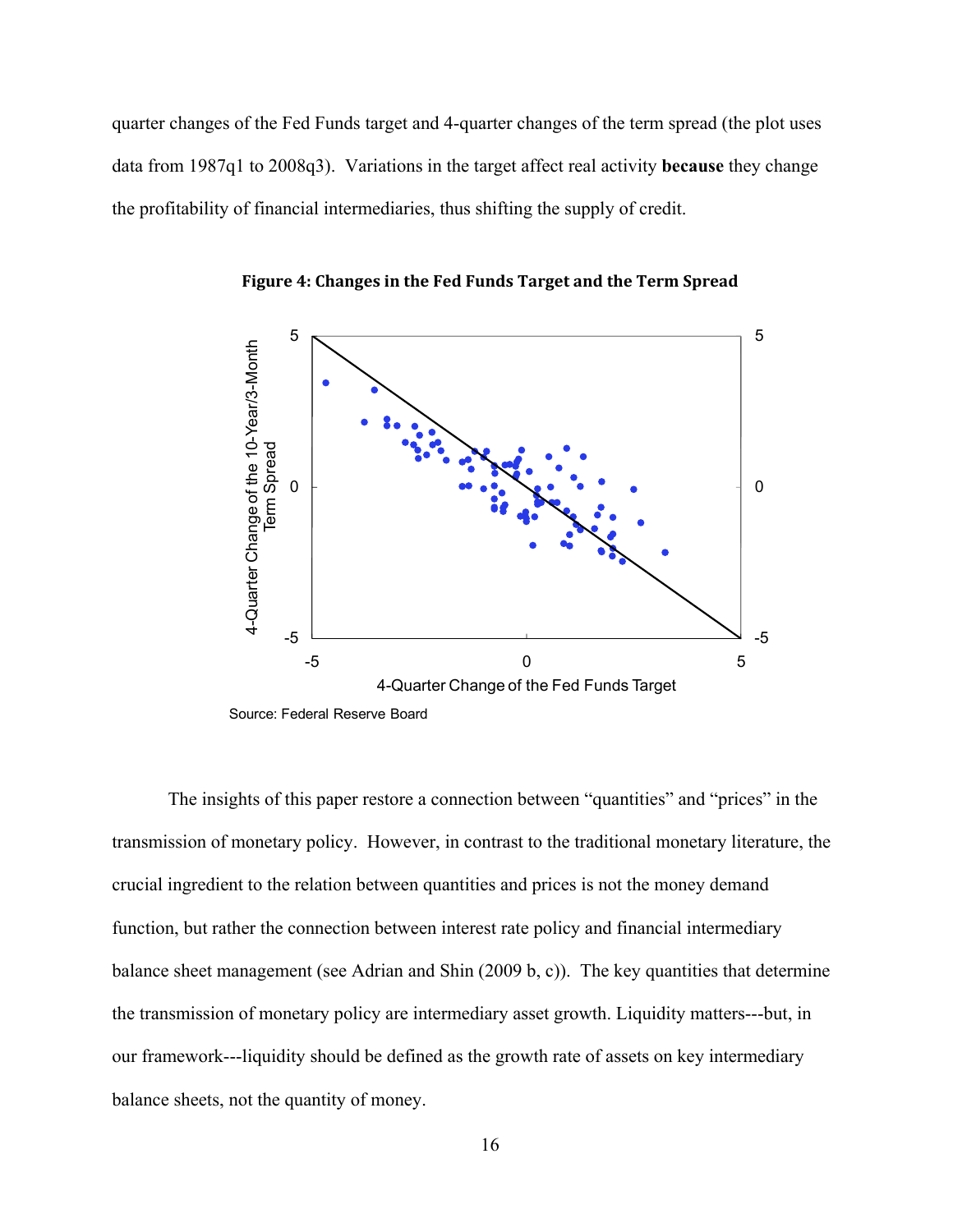### **References**

**Adrian, Tobias, and Arturo Estrella.** 2008. "Monetary Tightening Cycles and the Predictability of Economic Activity." *Economics Letters*, 99(2): 260 – 264.

**Adrian, Tobias, and Hyun Song Shin.** 2009a. "Money, Liquidity and Monetary Policy." *American Economic Review, papers and proceedings*, 99(2): 600-605.

**Adrian, Tobias, and Hyun Song Shin.** 2009b. "Financial Intermediaries and Monetary Economics." In *Handbook of Monetary Economics,* Vol. 3, ed. Benjamin Friedman and Michael Woodford. North-Holland.

**Adrian, Tobias, and Hyun Song Shin.** 2009c. "Prices and Quantities in the Monetary Policy Transmission Mechanism." *International Journal of Central Banking*, 5(4): 131-142.

**Bernanke, Ben S., and Alan S. Blinder.** 1992. "The Federal Funds Rate and the Channels of Monetary Transmission." *American Economic Review,* 82(4): 901-921.

**Bernanke, Ben S., and Cara Lown.** 1991. "The Credit Crunch." *Brookings Papers on Economic Activity,* 2: 205-247.

**Bernard, Henri, and Stefan Gerlach.** 1996. "Does the Term Structure Predict Recessions? The International Evidence." Working Paper No. 37, Bank for International Settlements.

**Bordo, Michael D., and Joseph G. Haubrich.** 2004. "The Yield Curve, Recessions and the Credibility of the Monetary Regime: Long Run Evidence 1875‐1997." National Bureau of Economic Research Working Paper 10431.

**Borio, Claudio, and Haibin Zhu.** 2008. "Capital Regulation, Risk-taking and Monetary Policy: A Missing Link in the Transmission Mechanism?" Bank for International Settlements Working Paper 268.

**Brunnermeier, Markus, and Yuliy Sannikov.** 2009. "A Macroeconomic Model with a Financial Sector." http://www.princeton.edu/~markus.

**Estrella, Arturo, and Gikas Hardouvelis.** 1989. "The Term Structure as a Predictor of Real Economic Activity." Federal Reserve Bank of New York Research Paper, May.

**Estrella, Arturo, and Gikas Hardouvelis.** 1991. "The Term Structure as a Predictor of Real Economic Activity." *Journal of Finance,* 46: 555‐576.